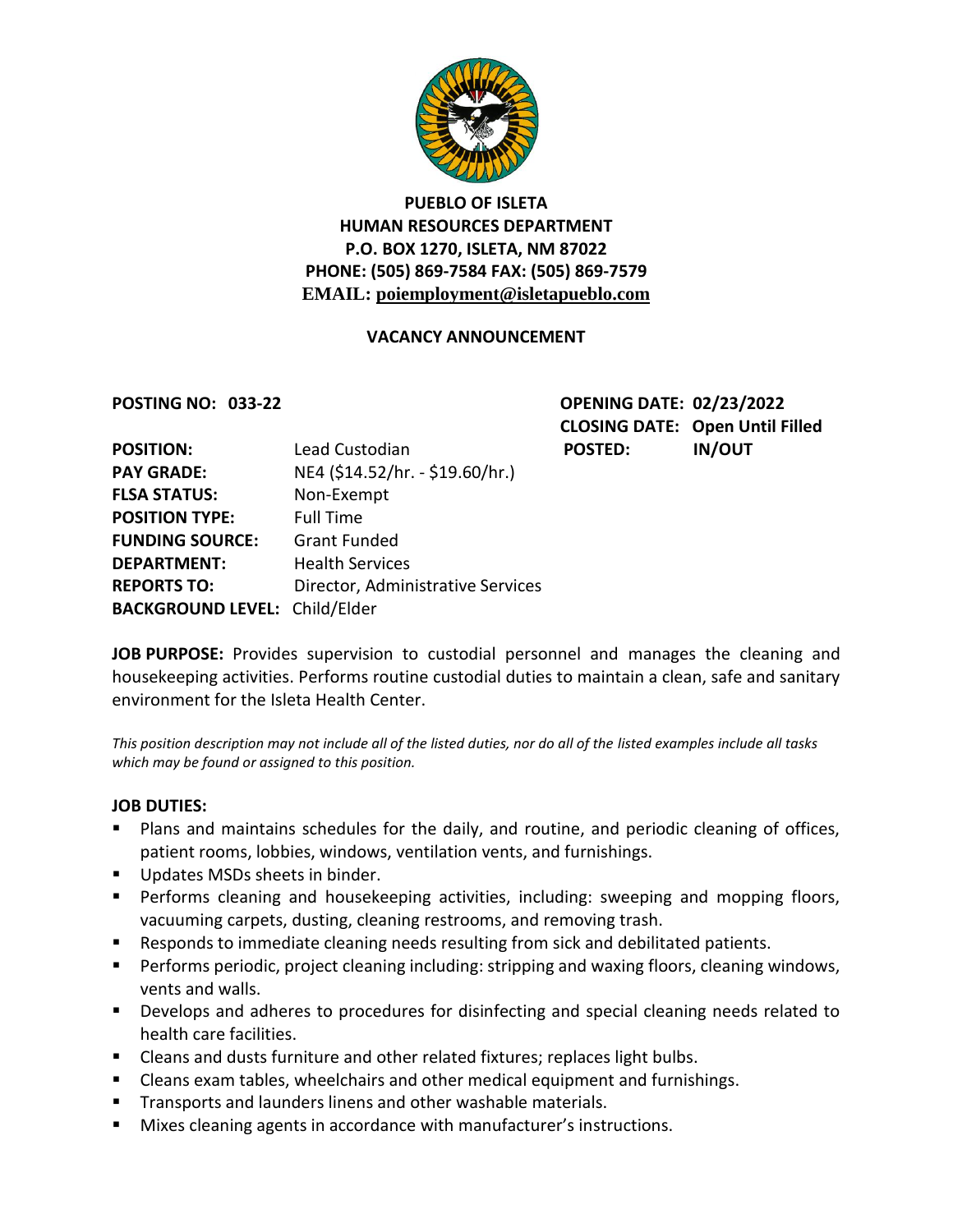- Adheres to safety procedures and utilizes safety apparel as appropriate.
- **Operates and maintains cleaning equipment.**
- Sweeps sidewalks, picks up trash and cuts weeds around outside of clinic; cleans snow and debris from sidewalks.
- **EXEC** Cleans front lobby in clinic area when needed.
- **Collects bio-hazard containers.**
- Collects shredding for disposal.
- Ensures appropriate stock of janitorial supplies by taking inventories and ordering supplies as needed.
- Assists with building security and safety as needed.
- Hosts regular staff meetings to ensure communication among staff regarding departmentrelated activities.
- Assists in maintaining department budget; coordinates financial and budget activities for maximum operational efficiency.
- Keeps leadership and other departments informed of status of department activities by attending meetings and submitting reports.
- Maintains confidential information.
- **Performs other duties as assigned.**

## **SUPERVISION RESPONSIBILITIES:**

- **Supervises the custodians in the performance of housekeeping and cleaning; provides** coaching, counseling, training and feedback to employees; assigns, reviews, and delegates work and job responsibilities to designated staff.
- Assists in hiring, evaluating, disciplining, and developing support staff.

## **MINIMUM QUALIFICATIONS/REQUIREMENTS:**

- High School Diploma/GED.
- Three years of experience in custodial work with one year supervisory experience.
- **Must be able to pass a TB screening.**
- **Must provide written copy of immunization record prior to employment.**
- **Must pass background check for position.**
- **Must be able to comply with the Pueblo of Isleta Drug Free Workplace policies.**

## **KNOWLEDGE, SKILL AND ABILITY REQUIREMENTS:**

- Knowledge of the pueblo community, surrounding areas, and the city of Albuquerque.
- Knowledge of use of maintenance tools, chemicals, cleaners, and disinfectants.
- Knowledge of occupational hazards and applicable safety practices.
- Skill in the safe operation of power tools and shop equipment.
- Skill in supervising, training, and evaluating assigned staff.
- Skill in the use of cleaning tools, chemicals, cleaners, and disinfectants.
- Ability to learn the methods of cleaning and caring for buildings, grounds, and equipment.
- Ability to communicate effectively, both verbally and in writing.
- Ability to follow verbal or written instructions.
- Ability to use hand tools and electrical tools.
- Ability to prioritize and accomplish tasks within strict deadlines.